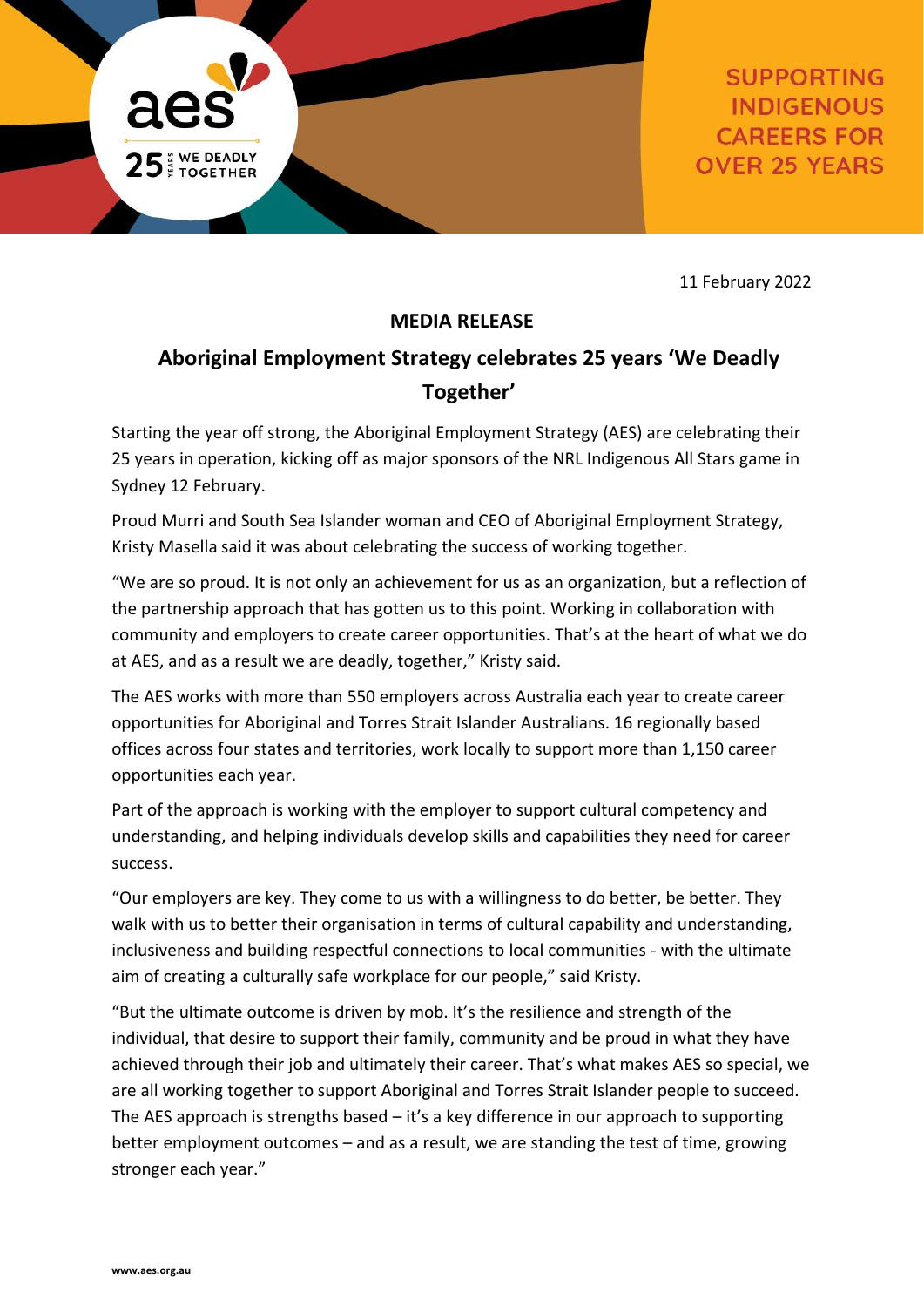

The proof of success is seen in many ways – 25,000 career placements since establishment plus 2,500 traineeships and apprenticeships. Further, 85% of Indigenous candidates placed by the AES remain in employment long term.

Kristy credits this to the AES mission to drive change across sectors and place people in careers that interest them rather than define them.

"We don't put any restrictions about the type of work people are interested in. As a result, we see huge growth in a diverse range of sectors. Over recent years, we've seen a lot of success in Aboriginal women gaining careers in the construction industry for example. A typically male dominated industry that is now a sector of choice for many women, given the opportunity are achieving huge success," Kristy said.

The AES supports people of all ages, from 16 to 76-year-olds represented in their client cohort.

In recent years, the organisation has expanded to support more careers in Australia's largest employers including government agencies and kickstarting career pathways across every industry and sector and at every level.

AES was established on Gomeroi/Kamilaroi country in response to low unemployment of Aboriginal people in the regional northern NSW community of Moree.

Today, the AES operates in 16 regional offices, is a 100 per cent Indigenous managed and Supply Nation Registered Charity. 95% of AES staff are First Nations, representing more than 140 Aboriginal and Torres Strait Islander language/clan groups nationally. Aboriginal women make up a significant portion of AES senior management.

The AES also operates a successful Art Gallery, Yaama Ganu, supporting economic participation in regional and remote Aboriginal communities and careers in curating, gallery management and hospitality.

Café Gali, in Moree is also run by AES, providing employment, experience and training for local Aboriginal people in hospitality and customer service.

## **-ENDS-**

### **Media enquiries**

Haidee Allan / 0402 560 135

[haidee@33creative.com.au](mailto:haidee@33creative.com.au) or [media@33creative.com.au](mailto:media@33creative.com.au)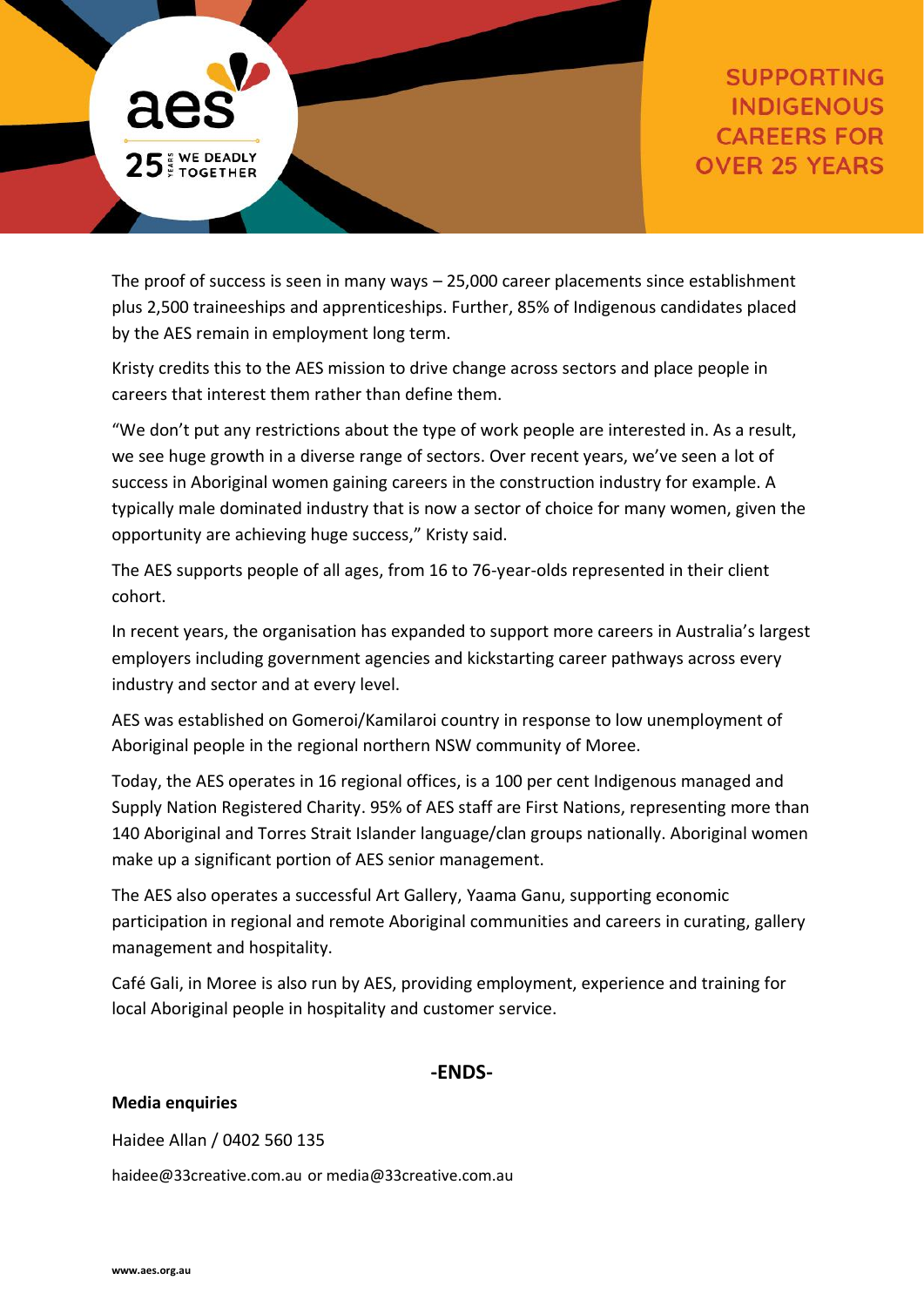

# **SUPPORTING INDIGENOUS CAREERS FOR OVER 25 YEARS**

### **MEDIA ASSETS**

#### **MEDIA IMAGES**



[Click to download](https://www.dropbox.com/s/v91t5b46mm0bvs0/DSC05054.JPG?dl=0)

AES CEO Kristy Masella with little stars of the [NRL 'Little](https://www.nrl.com/news/2022/02/09/little-yarns-big-dreams/)  [legends, big dreams' series](https://www.nrl.com/news/2022/02/09/little-yarns-big-dreams/).



[Click to download](https://www.dropbox.com/s/ktmoqch8pore9b4/DSC04994.JPG?dl=0)

NRL All Stars Josh Addo-Carr and Shaylee Bent, celebrating 25 years of AES ahead of the game.



[Click to download](https://www.dropbox.com/s/s3xe2drmia4t8hp/DSC04923.JPG?dl=0)

NRL All Stars Captain Josh Addo-Carr and little stars of the '[Little legends, dream big](https://www.nrl.com/news/2022/02/09/little-yarns-big-dreams/)  [series](https://www.nrl.com/news/2022/02/09/little-yarns-big-dreams/)' to celebrate 25 years of AES.

#### **SOCIAL MEDIA TILES**



#### [Click to download](https://www.dropbox.com/s/j5gy07kv87oufik/33C_2237_AES_social_tiles_square_25%20years.jpg?dl=0) [Click to download](https://www.dropbox.com/s/su748o7hdn82gck/33C_2237_AES_social_tiles_square_brand.jpg?dl=0) [Click to download](https://www.dropbox.com/s/p1ymho9vhbppnhv/33C_2237_AES_social_tiles_square_NRL.jpg?dl=0)



[Click to download](https://www.dropbox.com/s/eysrnaxlkunf5ti/33C_2237_AES_social_tiles_story_25%20years_NRL_option%202.jpg?dl=0) [Click to download](https://www.dropbox.com/s/ozhxceeyb53bcy3/33C_2237_AES_social_tiles_story_brand.jpg?dl=0) [Click to download](https://www.dropbox.com/s/eysrnaxlkunf5ti/33C_2237_AES_social_tiles_story_25%20years_NRL_option%202.jpg?dl=0)